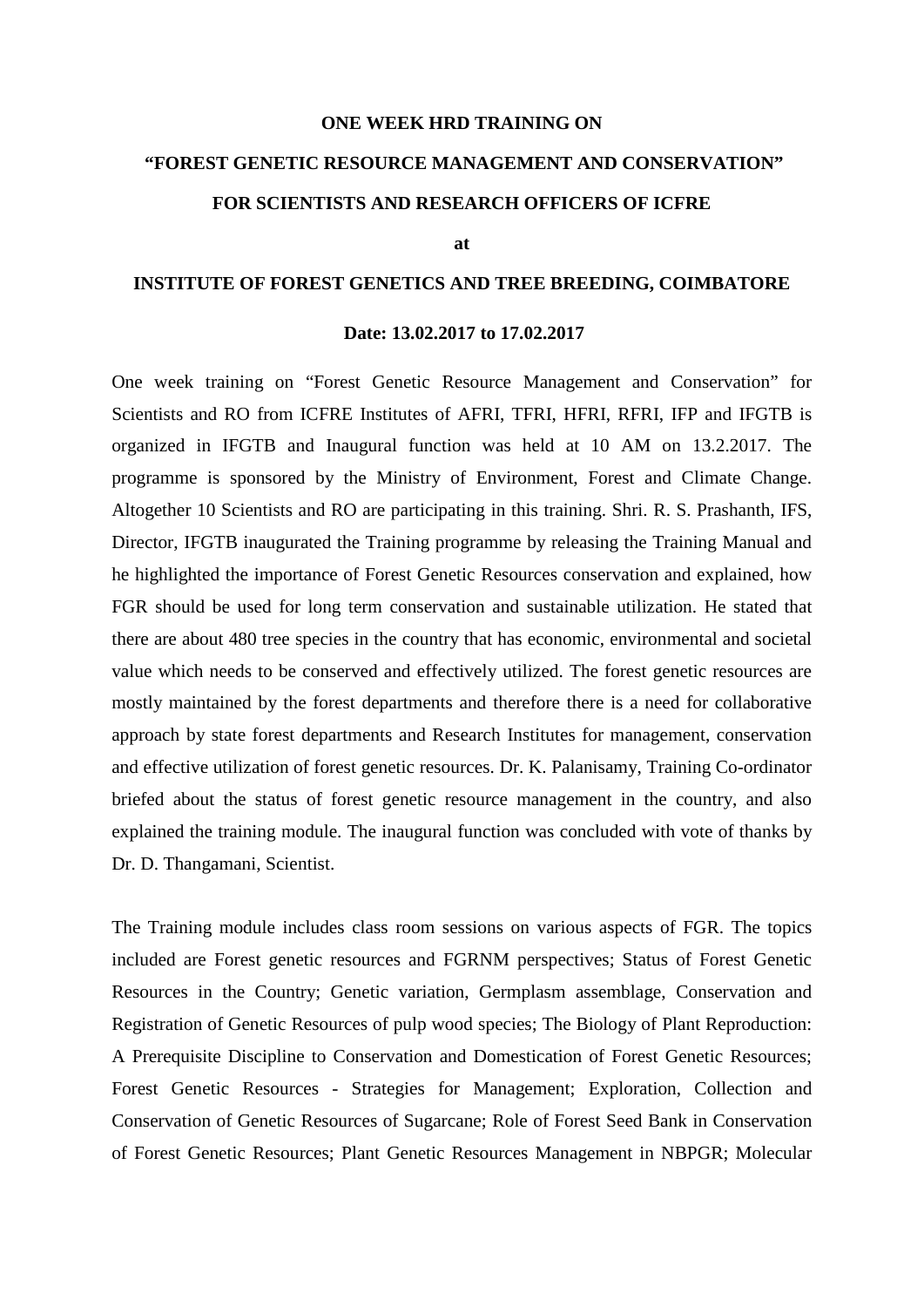Characterization of Germplasm; Genetic Resources of Bamboos and its Conservation in India; Conservation and Management of Sacred Groves; Conservation and Sustainable Management of Mangrove Forests; Trade Regulation and Conservation of Medicinal Plants; and Insect Pests and Disease Management in Forest Genetic Resources. The Training also includes Field visits to FGR germplasm assemblage in Karunya Field Station, Teak Genetic Resources in Topslip and Protected Forest Areas in Anamalai and Parambikulam Tiger Reserves, Ramaiah Gene bank in TNAU and Lab and nursery visit in IFGTB.



**Inauguration of HRD Training on Forest Genetic Resources**



**Training Manual Released By Shri. R. S. Prashanth IFS, Director, IFGTB**